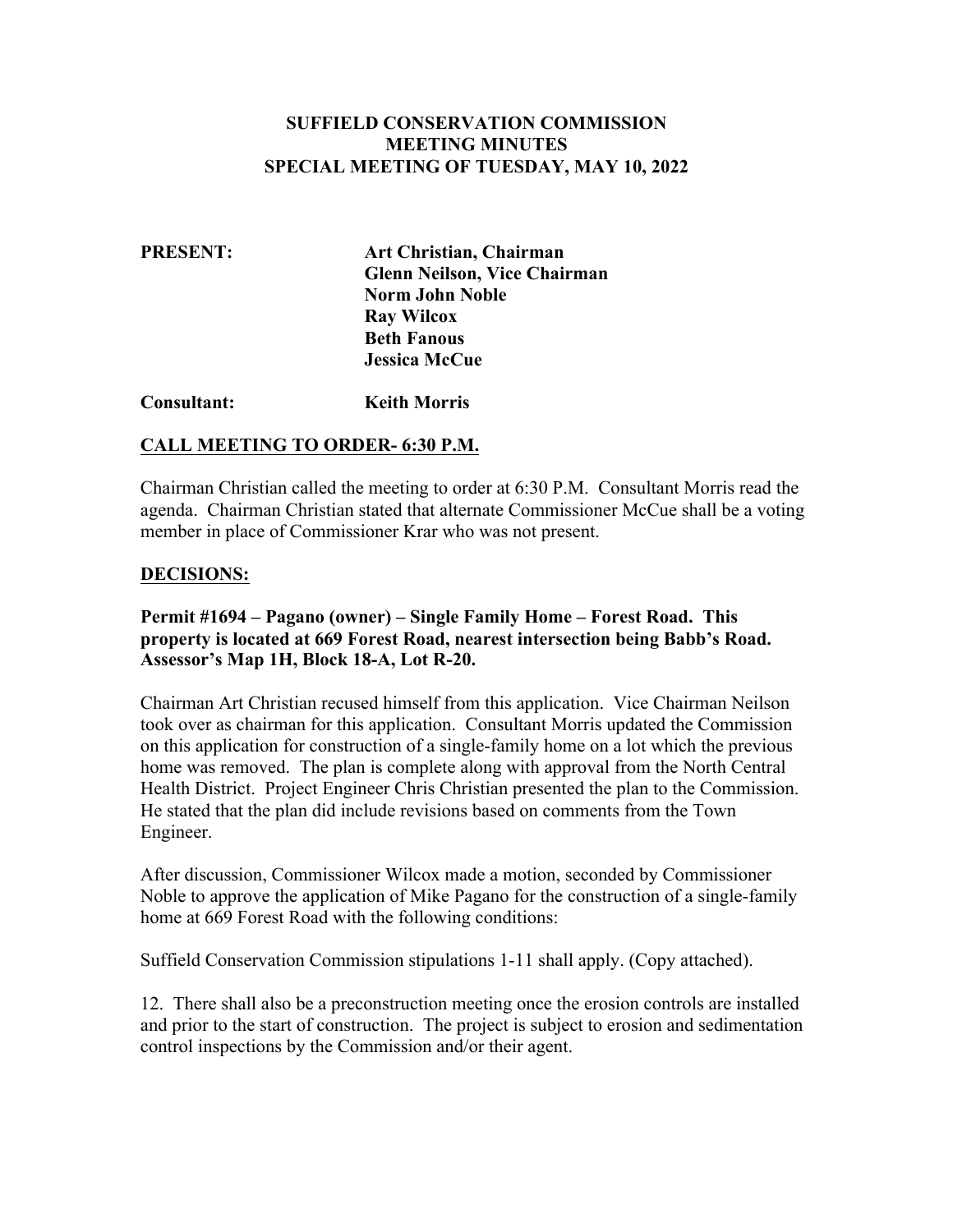The plan of record is entitled "Improvement Location prepared for Michael Pagano", by Gary P. LeClerc, latest revision date of October 6, 2020.

This project is located at 669 Forest Road, nearest intersection being Babb's Road. Assessor's Map 1H, Block 18A, R-20. This permit is granted in a Declaratory Ruling, as it is the Commission's opinion that the work will not have a significant impact on regulated areas. This permit shall expire on September 10, 2025. The applicant has paid a filing fee of \$ 180.00. The motion was carried unanimously.

Art Christian took over as chairman of the meeting.

# **Permit #1695 – Proulx (owner) – Single Family Home – South Grand Street. This property is located at 1095 South Grand Street, nearest intersection being Sutton Place. Assessor's Map 17, Block 21, Lot 4.**

Consultant Morris updated the Commission on this application for construction of a single-family home on South Grand Street. The plan is complete along with approval from the North Central Health District. There is no work proposed within the upland review area. After a brief discussion Vice Chairman Neilson made a motion, seconded by Commissioner McCue, to approve the application of Darlene Proulx for the construction of a single-family home on South Grand Street with the following conditions:

Suffield Conservation Commission stipulations 1-11 shall apply. (Copy attached).

12. There shall also be a preconstruction meeting once the erosion controls are installed and prior to the start of construction. The project is subject to erosion and sedimentation control inspections by the Commission and/or their agent.

The plan of record is entitled "Resubdivision Plan, 1095 South Grand Street prepared for Darlene Proulx", by Denno Land Surveying, sheets 1-6, latest revision date of March 4, 2022.

This project is located at 1085 South Grand Street, nearest intersection being Sutton Place. Assessor's Map 17, Block 21, Lot 4. This permit is granted in a Declaratory Ruling, as it is the Commission's opinion that the work will not have a significant impact on regulated areas. This permit shall expire on September 20, 2025. The applicant has paid a filing fee of \$ 210.00. The motion was carried unanimously.

# **Permit #1696 – Gardocki (owner) – Single Family Home – North Grand Street. This property is located on the east side of North Grand Street, nearest intersection being Mountain Road. Assessor's Map 22, Block 23, Lot 90.**

Consultant Morris updated the Commission on this application for construction of a single-family home on South Grand Street. The plan is complete along with approval from the North Central Health District. There is no work proposed within the upland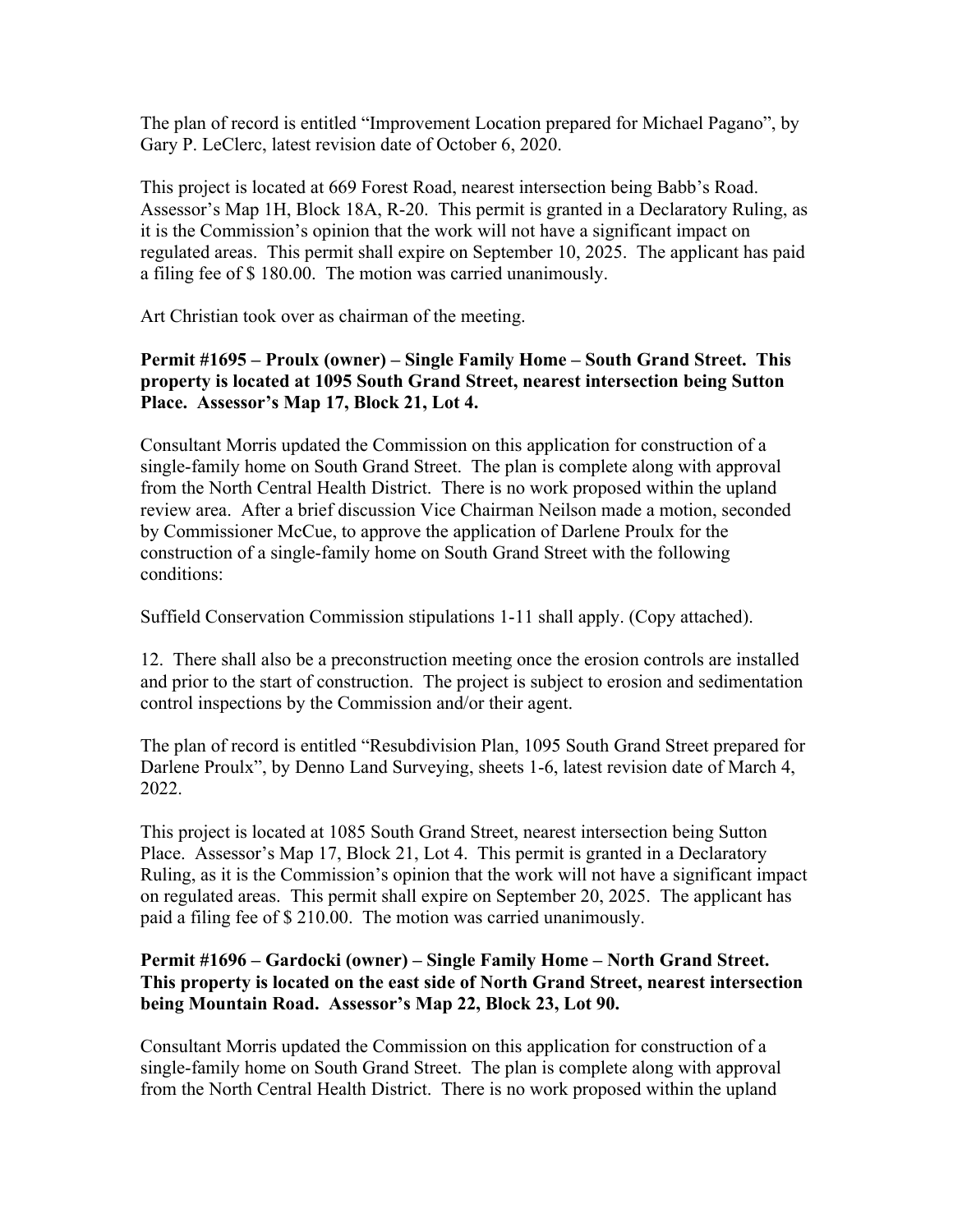review area. After a brief discussion Vice Chairman Neilson made a motion, second by Commissioner Noble, to approve the application of Henry Gardocki for the construction of a single-family home on North Grand Street with the following conditions:

Suffield Conservation Commission stipulations 1-11 shall apply. (Copy attached).

12. There shall also be a preconstruction meeting once the erosion controls are installed and prior to the start of construction. The project is subject to erosion and sedimentation control inspections by the Commission and/or their agent.

The plan of record is entitled "Site Plan, prepared for Henry E. Gardocki, 22-23-90 North Grand Street", by Denno Land Surveying, sheets 1-3, dated January 11, 2022.

This project is located on North Grand Street, nearest intersection being Mountain Road. Assessor's Map 22, Block 23, Lot 90. This permit is granted in a Declaratory Ruling, as it is the Commission's opinion that the work will not have a significant impact on regulated areas. This permit shall expire on September 10, 2025. The applicant has paid a filing fee of \$ 210.00. The motion was carried unanimously.

# **Permit # 1697 – Briarwood Homes Inc. (applicant) – Single Family Home – East Street North. This property is located on the north side of Thrall Avenue and East Street North. Assessor's Map Number 77H, Block 45, Lot 239.**

Consultant Morris presented the application of Briarwood Homes, Inc. for construction of a single-family home and barn on the corner of Thrall Avenue and East Street North. An approval was given back in 2018 by the Commission for the construction of an 11-lot subdivision on the same parcel. After a discussion on revoking the original permit, Vice Chairman Neilson made a motion, seconded by Commissioner McCue, to revoke the original permit # 1666 for construction of an 11-lot subdivision issued on October 26, 2018. After discussion, the motion carried unanimously rendering that permit null and void.

Consultant Morris stated that the only work within the upland review area for the new application is for construction of the sewer line. A discussion followed on drainage along East Street North.

After discussion on the new application, Vice Chairman Neilson made a motion, seconded by Commissioner McCue, to approve the application of Briarwood Homes, LLC for the construction of a single-family home and barn on East Street North with the following conditions:

Suffield Conservation Commission stipulations 1-11 shall apply. (Copy attached).

12. There shall also be a preconstruction meeting once the erosion controls are installed and prior to the start of construction. The project is subject to erosion and sedimentation control inspections by the Commission and/or their agent.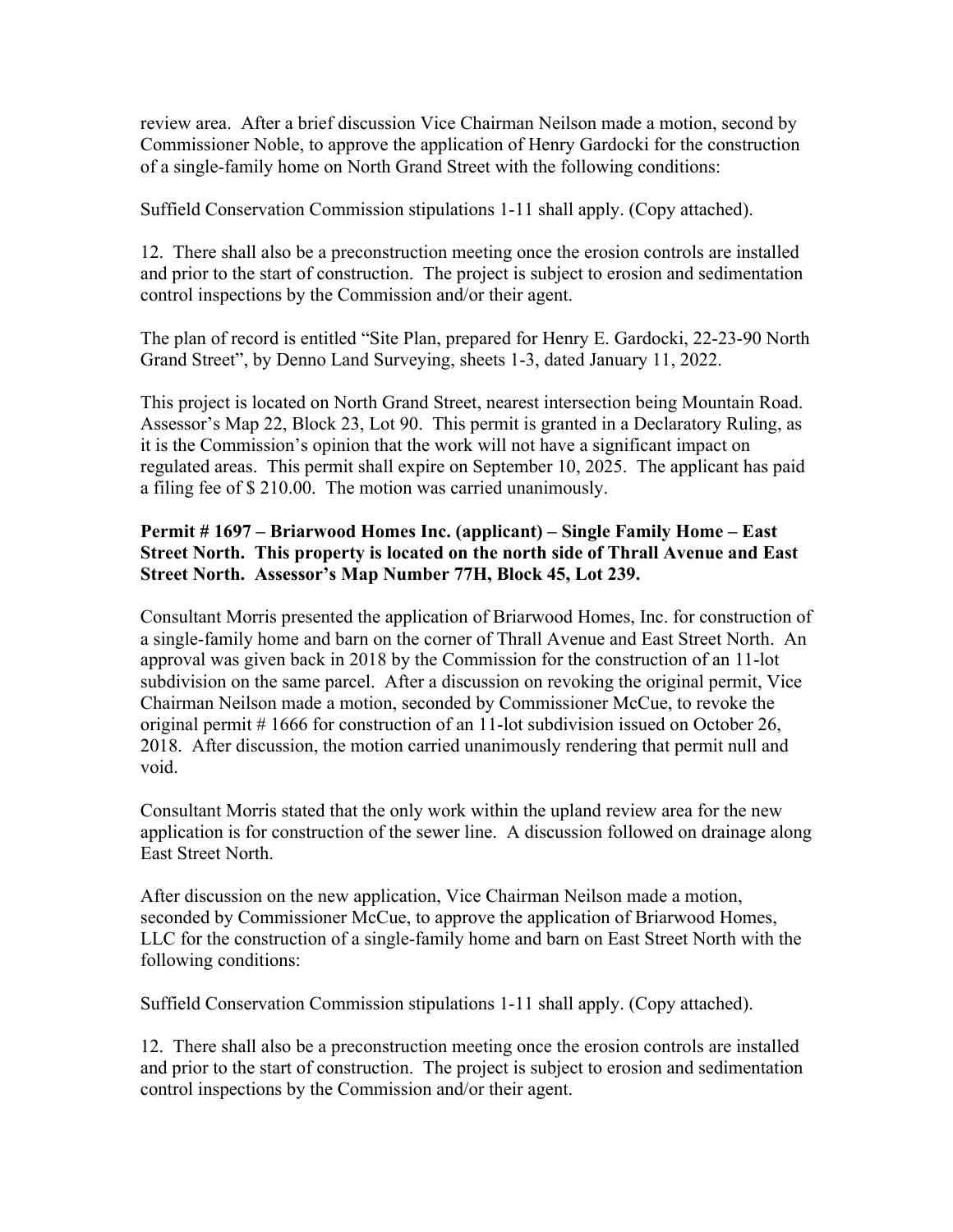13. The construction entrance pad must be extended to 100' and the water line or well must be shown on the plan.

The plan of record is entitled "Site Feasibility Plan, prepared for Briarwood Homes, East Street North", by Dufour Surveying LLC, dated May 3, 2022.

This project is located on East Street North, nearest intersection being Thrall Avenue. Assessor's Map 77H, Block 45, Lot 239. This permit is granted in a Declaratory Ruling, as it is the Commission's opinion that the work will not have a significant impact on regulated areas. This permit shall expire on September 10, 2025. The motion was carried unanimously.

# **PUBLIC HEARING (7:30 P.M.):**

#### **Permit #1693 – Breezy Way Farm (owner) – 6-Lot Subdivision – Mountain Road. This property is located on the north side of Mountain Road, nearest intersection being North Grand Street. Assessor's Map 17H, Block 23, Lot 65B.**

Chairman Christian recused himself from this application. Vice Chairman Neilson took over as Chairman and declared the public hearing open at 7:30 P.M.

Consultant Morris read the legal notice and stated that all but one of the abutters notice green cards have been returned. Each Commissioner has a copy of Consultant Morris's report, a memo from the Town Engineer regarding potential drainage impacts on wetlands, a report from the Professional Soil Scientist, and a letter from the North Central Health District. The application is for 6 new lots with a new roadway proposed off of Mountain Road. Town water shall service the subdivision and each lot will have a private subsurface septic system. The only proposed work within the jurisdiction of the Commission is grading within the 50' upland review on on Lots 3 and 4, and the construction of a detention basin.

Jay Ussery, Project Engineer from JR Russo Associates, presented the plan. The proposal is for a 6-lot subdivision with a 480' roadway on 16 acres of land. Homes will be serviced by septic systems and Town water. Storm water shall be handled by a series of catch basins emptying in to a proposed detention basin at the northern end of the subdivision. The storm water drainage system has been reviewed by the Town Engineer (as it pertains to wetland impacts). Mr. Ussery explained how the basin works in detail. There will be no increase in pre-post construction runoff.

Vice Chairman Neilson then polled the Commission. Commissioner Noble asked about maintenance of the basin. Mr. Ussery stated that it can be maintained by periodic mowing which would be the responsibility of the Town. Commissioner McCue had several questions on the functionality of the basin which were addressed by Mr. Ussery. Vice Chairman Neilson opened it up to the public and there were no comments so the public hearing was declared closed.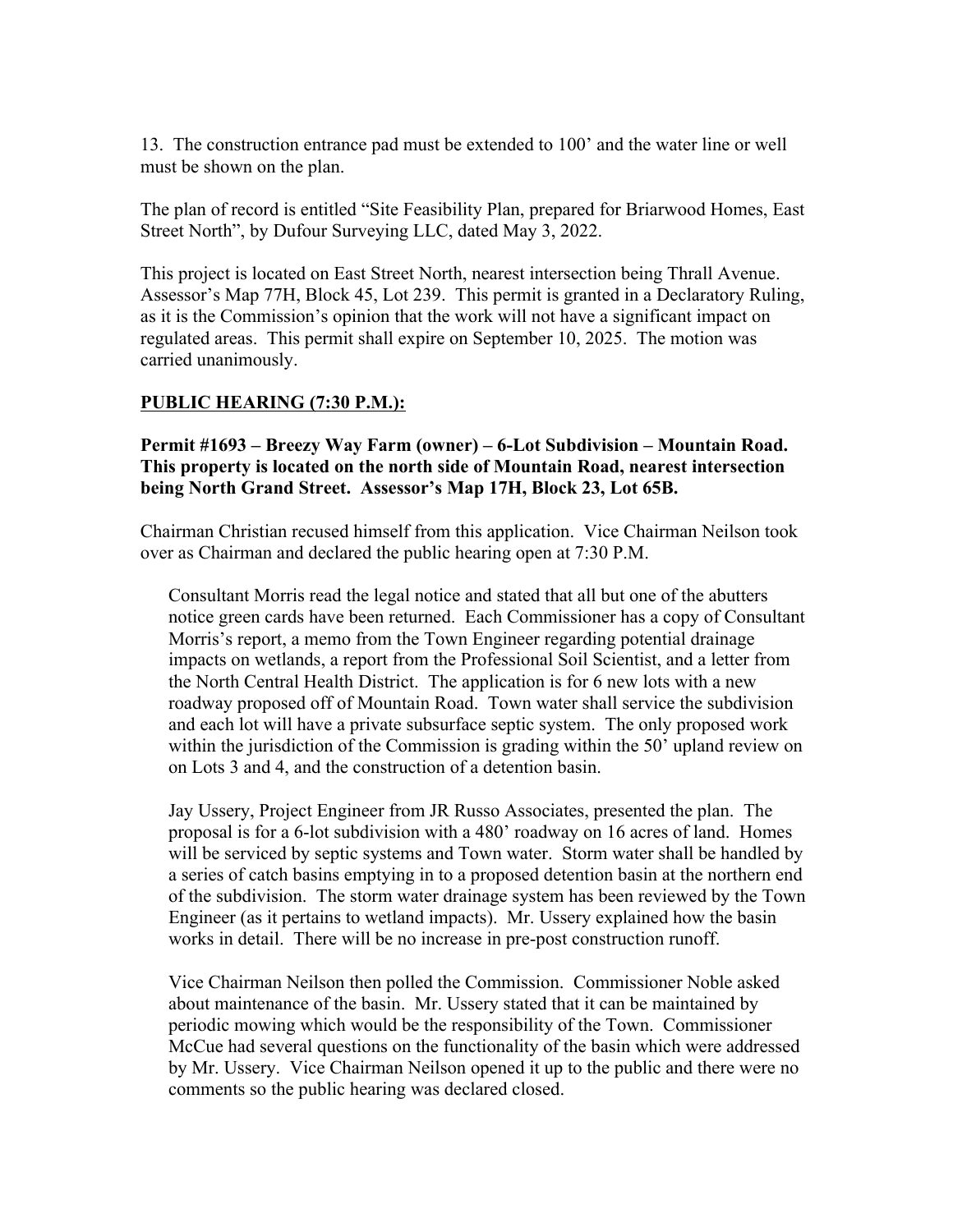Vice Chairman Neilson then went over the handouts from Consultant Morris. After discussion Commissioner Noble made a motion, seconded by Commissioner Wilcox, to approve the application of Breezy Way Farm for the construction of a 6-lot subdivision on Mountain Road with the following conditions:

Suffield Conservation Commission stipulations 1-11 shall apply. (Copy attached).

- 12. A preconstruction meeting shall be held on site after soil and erosion controls have been installed and the wetland boundary reflagged. The meeting shall be attended by the Commission members and/or their consultant, the applicant, and the site contractor.
- 13. A soil and erosion control specialist shall be hired by the applicant and reports submitted to the Commission biweekly and/or after every  $\frac{1}{2}$  or more storm event during construction of the roadway and infrastructure.
- 14. The detention basin shall serve as a sedimentation basin during construction. After the project is complete, all catch basins, and the detention basin shall be cleaned of sediments.
- 15. A copy of any erosion and sedimentation bond(s) required by the Suffield Planning and Zoning Commission shall be submitted to the Commission.
- 16. Final site plans for Lots 3 and 4 must come back to the Commission and/or their agent prior to being built. The site plan must incorporate a permanent plan (i.e. plants, fencing) for protection of the wetland area. Lots 3 and 4 shall have permanent posts installed along the wetland boundary at 20' intervals with placards declaring that the posts represent the wetland boundary.
- 17. A deed restriction shall be placed on Lots 3 and 4 stating that there are regulated areas on these lots and any work within the 50' upland review area from the wetland boundary must first be approved by the Suffield Conservation Commission.
- 18. If approved by the Suffield Zoning and Planning Commission, the applicant shall submit a final set of plans to the Suffield Conservation Commission with the SCC approval letter on the front cover of the plans.

The plan of record is entitled "Breezy Way, FRD Residential Subdivision, Mountain Road, Suffield Connecticut", prepared for Breezy Way Farm, Sheets 1-10, by JR Russo & Associates LLC, dated May 4, 2022.

This property is located on the north side of Mountain Road, nearest intersection being North Grand Street. Assessor's Map 17H, Block 23, Lot 65B. This permit is granted in a Summary Ruling, as it is the Commission's opinion that the work will not have a